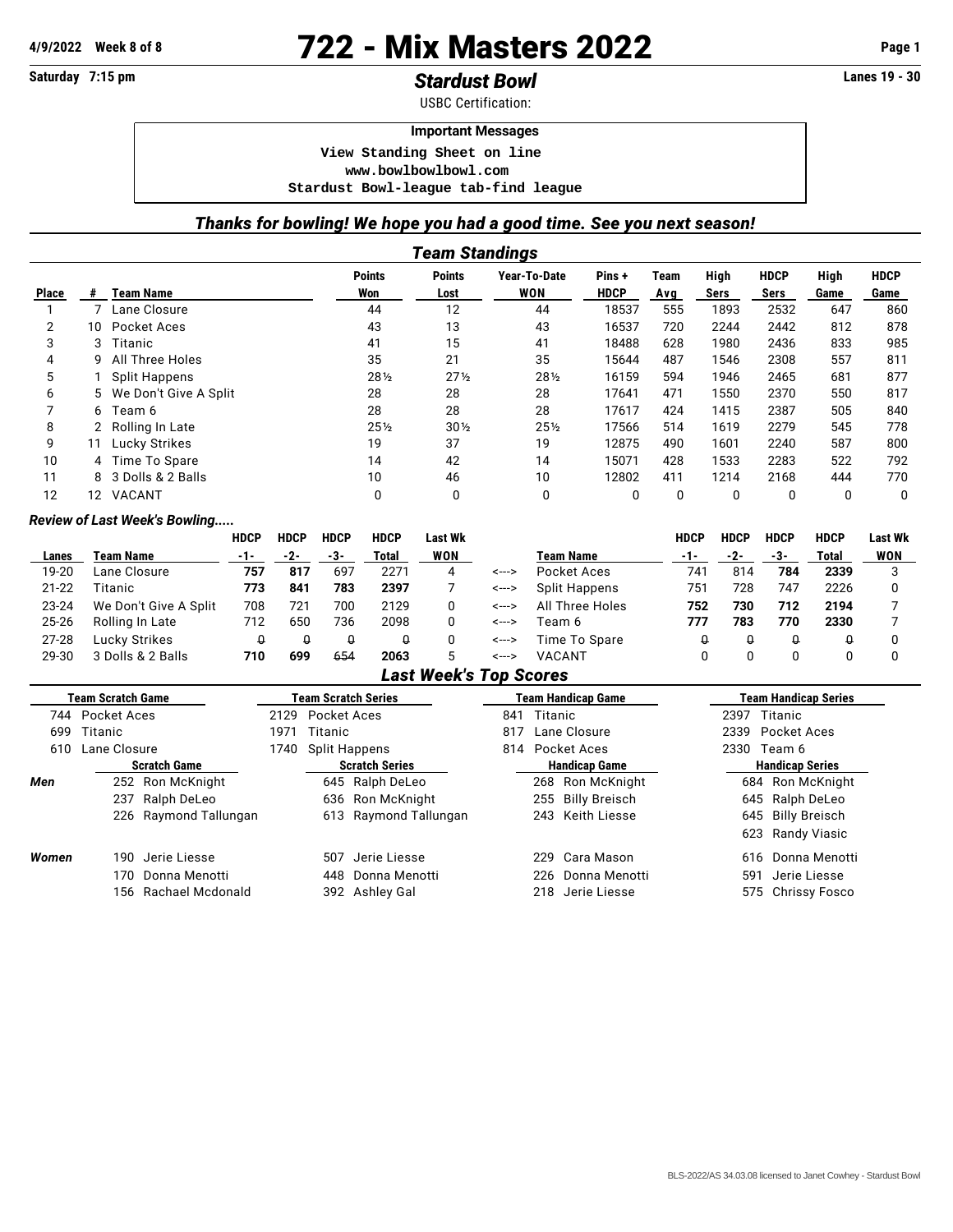**4/9/2022 Week 8 of 8 722 - Mix Masters 2022 Page 2**

|             |                                                                                        |      |                            |                                 | <b>Season High Scores</b> |                           |                      |                                           |             |              |              |                             |                                 |                     |  |  |
|-------------|----------------------------------------------------------------------------------------|------|----------------------------|---------------------------------|---------------------------|---------------------------|----------------------|-------------------------------------------|-------------|--------------|--------------|-----------------------------|---------------------------------|---------------------|--|--|
|             | <b>Team Scratch Game</b>                                                               |      | <b>Team Scratch Series</b> |                                 |                           | <b>Team Handicap Game</b> |                      |                                           |             |              |              | <b>Team Handicap Series</b> |                                 |                     |  |  |
| 833         | Titanic                                                                                |      | 2244 Pocket Aces           |                                 |                           | 985                       | Titanic              |                                           |             |              |              | 2532 Lane Closure           |                                 |                     |  |  |
|             | 812 Pocket Aces                                                                        | 1980 | Titanic                    |                                 |                           | 878                       | <b>Pocket Aces</b>   |                                           |             |              |              | 2465 Split Happens          |                                 |                     |  |  |
| 681         | <b>Split Happens</b>                                                                   | 1946 | Split Happens              |                                 |                           | 877                       | <b>Split Happens</b> |                                           |             |              |              | 2442 Pocket Aces            |                                 |                     |  |  |
|             | Bowlers must have completed a minimum of 16 games to be eligible for any league award. |      |                            |                                 |                           |                           |                      |                                           |             |              |              |                             |                                 |                     |  |  |
|             | <b>Scratch Game</b>                                                                    |      |                            | <b>Scratch Series</b>           |                           |                           |                      | <b>Handicap Game</b>                      |             |              |              | <b>Handicap Series</b>      |                                 |                     |  |  |
| Men         | 276 Raymond Tallungan                                                                  |      |                            | 731 Ralph DeLeo                 |                           |                           |                      | 290 Tom Pollitt                           |             |              |              | 731 Ralph DeLeo             |                                 |                     |  |  |
|             | 269<br>Ralph DeLeo<br>259<br>Ron McKnight                                              |      | 654 Jake Auxier            | 700 Raymond Tallungan           |                           |                           |                      | 282 Ron McKnight<br>276 Raymond Tallungan |             |              | 721          |                             | Randy Viasic                    |                     |  |  |
|             |                                                                                        |      |                            |                                 |                           |                           |                      |                                           |             |              | 714          |                             | Ron McKnight<br>648 Betty DeLeo |                     |  |  |
| Women       | 224 Jerie Liesse                                                                       |      | 555 Jerie Liesse           |                                 |                           |                           |                      | 254 Jerie Liesse                          |             |              |              |                             |                                 |                     |  |  |
|             | 173<br>Ashley Gal                                                                      |      | 448                        | Donna Menotti                   |                           |                           | 241                  | <b>Betty DeLeo</b>                        |             |              |              | 645 Jerie Liesse            |                                 |                     |  |  |
|             | Donna Menotti<br>170                                                                   |      | 431                        | Rachael Mcdonald                |                           |                           | 235 Jen Heure        |                                           |             |              |              | 638 Jen Heure               |                                 |                     |  |  |
|             |                                                                                        |      |                            | <b>Individual High Averages</b> |                           |                           |                      |                                           |             |              |              |                             |                                 |                     |  |  |
| Men         | 216.79<br>Ralph DeLeo                                                                  |      |                            | 211.33                          |                           | Raymond Tallungan         |                      |                                           |             | 189.89       |              | Jake Auxier                 |                                 |                     |  |  |
| Women       | 164.95<br>Jerie Liesse                                                                 |      |                            | 133.67                          |                           | Donna Menotti             |                      |                                           |             | 130.38       | Ashley Gal   |                             |                                 |                     |  |  |
|             |                                                                                        |      |                            |                                 | <b>Team Rosters</b>       |                           |                      |                                           |             |              |              |                             |                                 |                     |  |  |
| ID#         | <b>Name</b>                                                                            |      | Avg                        | <b>HDCP</b>                     | Pins Gms                  |                           | -1-                  | $-2-$                                     | -3-         | <b>Total</b> | High<br>Game | High<br><b>Sers</b>         | <b>HDCP</b><br>Game             | <b>HDCP</b><br>Sers |  |  |
|             | 1 - Split Happens                                                                      |      |                            |                                 |                           |                           |                      |                                           |             |              |              |                             |                                 |                     |  |  |
| 78          | Jake Auxier                                                                            |      | 189                        | 8                               | 3418                      | 18                        | 170                  | 168                                       | 224         | 562          | 235          | 654                         | 255                             | 693                 |  |  |
| 106         | <b>Tracy Viasic</b>                                                                    |      | 118                        | 65                              | 1772                      | 15                        | a108                 | a108                                      | a108        | 324          | 154          | 394                         | 211                             | 565                 |  |  |
| 199         | Randy Viasic                                                                           |      | 176                        | 19                              | 3168                      | 18                        | 201                  | 181                                       | 178         | 560          | 228          | 622                         | 261                             | 721                 |  |  |
| 18          | Jill Auxier                                                                            |      | 111                        | 71                              | 1678                      | 15                        | 110                  | 109                                       | 75          | 294          | 139          | 379                         | 210                             | 592                 |  |  |
|             | 2 - Rolling In Late                                                                    |      |                            |                                 |                           |                           |                      |                                           |             |              |              |                             |                                 |                     |  |  |
| 225         | Tim Hannigan                                                                           |      | 132                        | 54                              | 3185                      | 24                        | 107                  | 106                                       | 109         | 322          | 183          | 468                         | 237                             | 612                 |  |  |
| 226         | Vince Blando                                                                           |      | 125                        | 60                              | 3003                      | 24                        | 82                   | 106                                       | 128         | 316          | 166          | 427                         | 226                             | 607                 |  |  |
| 73          | Cara Mason                                                                             |      | 109                        | 72                              | 1645                      | 15                        | 155                  | 100                                       | 96          | 351          | 155          | 366                         | 229                             | 606                 |  |  |
| 205         | Sid Pointer                                                                            |      | 148                        | 41                              | 2677                      | 18                        | 145                  | 115                                       | 180         | 440          | 182          | 503                         | 227                             | 638                 |  |  |
| 3 - Titanic |                                                                                        |      |                            |                                 |                           |                           |                      |                                           |             |              |              |                             |                                 |                     |  |  |
| 207         | Ron McKnight                                                                           |      | 185                        | 12                              | 3887                      | 21                        | 183                  | 252                                       | 201         | 636          | 259          | 645                         | 282                             | 714                 |  |  |
| 208         | Jim Christensen                                                                        |      | 152                        | 38                              | 3200                      | 21                        | 181                  | 154                                       | 116         | 451          | 181          | 468                         | 219                             | 585                 |  |  |
| 210         | <b>Tom Pollitt</b>                                                                     |      | 158                        | 33                              | 3814                      | 24                        | 143                  | 139                                       | 154         | 436          | 256          | 521                         | 290                             | 671                 |  |  |
| 99          | Donna Menotti                                                                          |      | 133                        | 53                              | 2406                      | 18                        | 124                  | 154                                       | 170         | 448          | 170          | 448                         | 226                             | 616                 |  |  |
|             | 4 - Time To Spare                                                                      |      |                            |                                 |                           |                           |                      |                                           |             |              |              |                             |                                 |                     |  |  |
| 185<br>186  | Jeff Gal<br>Violet Gal                                                                 |      | 129<br>104                 | 56<br>76                        | 2714<br>1875              | 21<br>18                  | a119<br>a94          | a119<br>a94                               | a119<br>a94 | 357<br>282   | 174<br>128   | 455<br>332                  | 213<br>206                      | 572<br>566          |  |  |
| 94          | Chris Glombicki                                                                        |      | 113                        | 69                              | 1362                      | 12                        | a103                 | a103                                      | a103        | 309          | 153          | 379                         | 237                             | 631                 |  |  |
| 89          | Heather Kalke                                                                          |      | 82                         | 94                              | 741                       | q                         | a72                  | a72                                       | a72         | 216          | 98           | 264                         | 194                             | 552                 |  |  |
|             | 5 - We Don't Give A Split                                                              |      |                            |                                 |                           |                           |                      |                                           |             |              |              |                             |                                 |                     |  |  |
|             | 214 Austin Boe                                                                         |      | 95                         | 84                              | 2281                      | 24                        | 70                   | 94                                        | 91          | 255          | 147          | 375                         | 231                             | 627                 |  |  |
|             | 2 Jim Menotti                                                                          |      | 126                        | 59                              | 2647                      | 21                        | 130                  | 140                                       | 124         | 394          | 154          | 402                         | 214                             | 585                 |  |  |
| 1           | <b>Byron Gaddis</b>                                                                    |      | 118                        | 65                              | 2493                      | 21                        | 137                  | 118                                       | 111         | 366          | 149          | 414                         | 223                             | 636                 |  |  |
|             | 215 Lindsey Menotti                                                                    |      | 132                        | 54                              | 1192                      | 9                         |                      |                                           |             | $\mathbf 0$  | 149          | 440                         | 209                             | 620                 |  |  |
| 30          | <b>Mitch Menos</b>                                                                     |      | 133                        | 53                              | 1597                      | 12                        | 115                  | 113                                       | 118         | 346          | 185          | 428                         | 231                             | 566                 |  |  |
| 6 - Team 6  |                                                                                        |      |                            |                                 |                           |                           |                      |                                           |             |              |              |                             |                                 |                     |  |  |
|             | 216 Chrissy Fosco                                                                      |      | 90                         | 88                              | 1895                      | 21                        | 106                  | 98                                        | 104         | 308          | 117          | 308                         | 208                             | 579                 |  |  |
| 217         | Vince Fosco                                                                            |      | 94                         | 84                              | 1975                      | 21                        | 143                  | 87                                        | 105         | 335          | 143          | 335                         | 256                             | 672                 |  |  |
| 218         | Amanda Breisch                                                                         |      | 92                         | 86                              | 2231                      | 24                        | 82                   | 82                                        | 95          | 259          | 140          | 337                         | 226                             | 619                 |  |  |
| 219         | <b>Billy Breisch</b>                                                                   |      | 148                        | 41                              | 3569                      | 24                        | 141                  | 211                                       | 161         | 513          | 211          | 513                         | 255                             | 645                 |  |  |
|             | 7 - Lane Closure                                                                       |      |                            |                                 |                           |                           |                      |                                           |             |              |              |                             |                                 |                     |  |  |
|             | 200 Ashley Gal                                                                         |      | 130                        | 56                              | 3129                      | 24                        | 122                  | 150                                       | 120         | 392          | 173          | 405                         | 229                             | 590                 |  |  |
| 202         | David Draghici                                                                         |      | 109                        | 72                              | 2634                      | 24                        | 116                  | 123                                       | 103         | 342          | 149          | 404                         | 224                             | 629                 |  |  |
| 203         | <b>Betty DeLeo</b>                                                                     |      | 100                        | 80                              | 2405                      | 24                        | 75                   | 110                                       | 86          | 271          | 159          | 402                         | 241                             | 648                 |  |  |
| 204         | Ralph DeLeo                                                                            |      | 216                        | $\mathbf 0$                     | 5203                      | 24                        | 237                  | 227                                       | 181         | 645          | 269          | 731                         | 269                             | 731                 |  |  |
|             | 8 - 3 Dolls & 2 Balls                                                                  |      |                            |                                 |                           |                           |                      |                                           |             |              |              |                             |                                 |                     |  |  |
| 179         | Christine Kolar                                                                        |      | 118                        | 65                              | 1784                      | 15                        | 127                  | 111                                       | 83          | 321          | 160          | 414                         | 227                             | 615                 |  |  |
| 220<br>221  | Erin Kolar                                                                             |      | 103<br>99                  | 77<br>80                        | 1551<br>599               | 15<br>6                   | 106<br>a89           | 111<br>a89                                | 94<br>a89   | 311<br>267   | 147<br>117   | 377<br>311                  | 230<br>200                      | 626<br>560          |  |  |
| 222         | <b>Becky Dudek</b><br>Adam Dudek                                                       |      | 91                         | 87                              | 546                       | 6                         |                      | a81                                       | a81         | 243          | 105          | 274                         | 192                             | 535                 |  |  |
|             |                                                                                        |      |                            |                                 |                           |                           | a81                  |                                           |             |              |              |                             |                                 |                     |  |  |